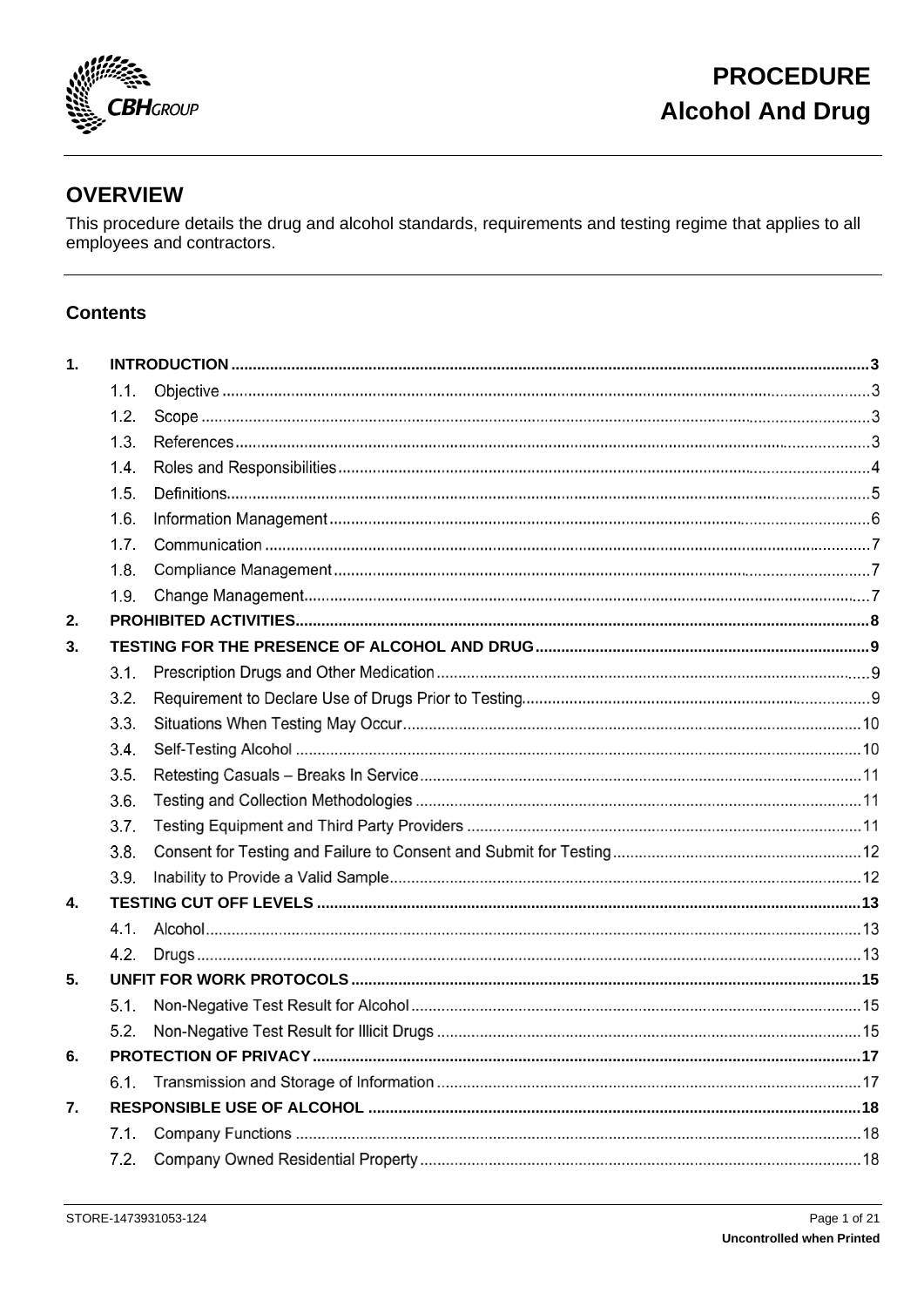

# **PROCEDURE Alcohol And Drug**

<span id="page-1-0"></span>

| 8. |  |  |
|----|--|--|
|    |  |  |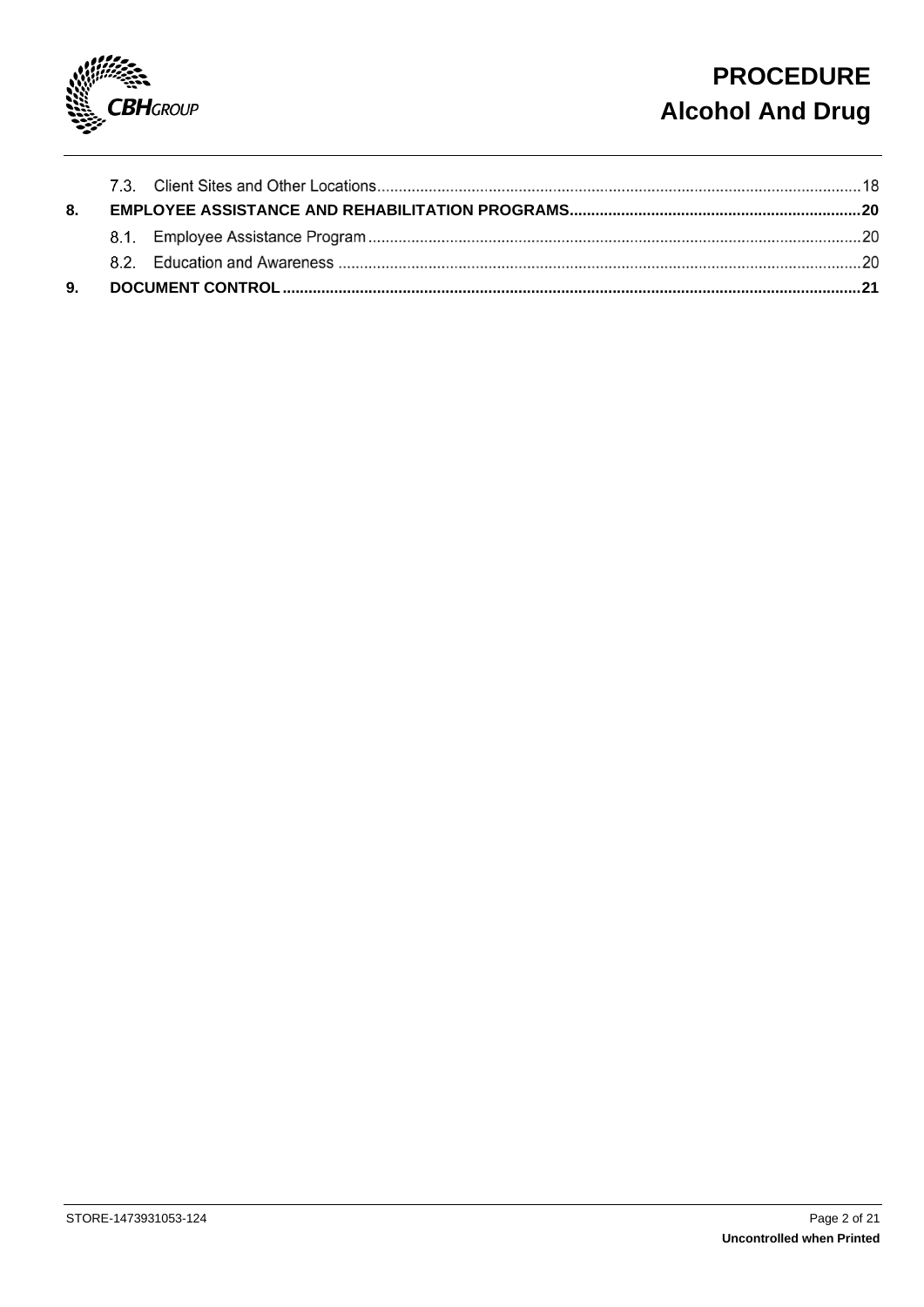

### **1. INTRODUCTION**

#### $1.1.$ **Objective**

- Communicate the restrictions on the use of alcohol and drugs by individuals engaged in CBH Company related business activities.
- Create a safe and healthy workplace for our employees, contractors and visitors ensuring that the risks associated with the use of alcohol and/or drugs is minimised.
- Foster an attitude that it is not acceptable to come to or be at work under the influence of alcohol and/or drugs.
- **E**nsure that CBH Group meets all its legal obligations with respect to providing a safe working environment.
- Provide protocols for managing individuals who are unfit for work.
- **•** Provide awareness to employees about support and counselling options, such as the Employee Assistance Program (EAP), which is available to employees with alcohol and/or drug problems.
- Ensure appropriate rehabilitation programs are provided to employees who require expertise in the assessment, treatment and rehabilitation in the misuse of alcohol and/or drugs

#### $1.2.$ **Scope**

This procedure applies to all individuals seeking employment with Company and/or while they are on CBH Group Sites or engaging in Company related business activities.

#### $1.3.$ **References**

The following references are referred to in this document and in supporting resources.

### **Table 1: External References**

| Reference                                                                                                            | <b>Source</b>                      |
|----------------------------------------------------------------------------------------------------------------------|------------------------------------|
| AS/NZS 4308 - Collection, Detection and Quantisation of Drugs of Abuse in Urine.                                     | <b>CBH Subscription SAI Global</b> |
| AS/NZS 4760 – 2006 Procedures for Specimen Collection and the Detection and<br>Quantification of Drugs in Oral Fluid | <b>CBH Subscription SAI Global</b> |
| Guidance Note – Alcohol and Other Drugs in the Workplace 2008 (WorkSafe WA)                                          |                                    |
| Dangerous Goods Handling and Storage) Regulations 1992                                                               | https://legislation.wa.gov.au/     |
| Rail Safety Act 2015                                                                                                 | https://legislation.wa.gov.au/     |
| National Standard for Licensing Persons Performing High Risk Work                                                    |                                    |

### **Table 2: CBH References**

| Reference                             | <b>STORE ID</b>      |
|---------------------------------------|----------------------|
| Health, Safety and Environment Policy | STORE-1473931053-383 |
| Health and Safety Standard            | STORE-1473931053-521 |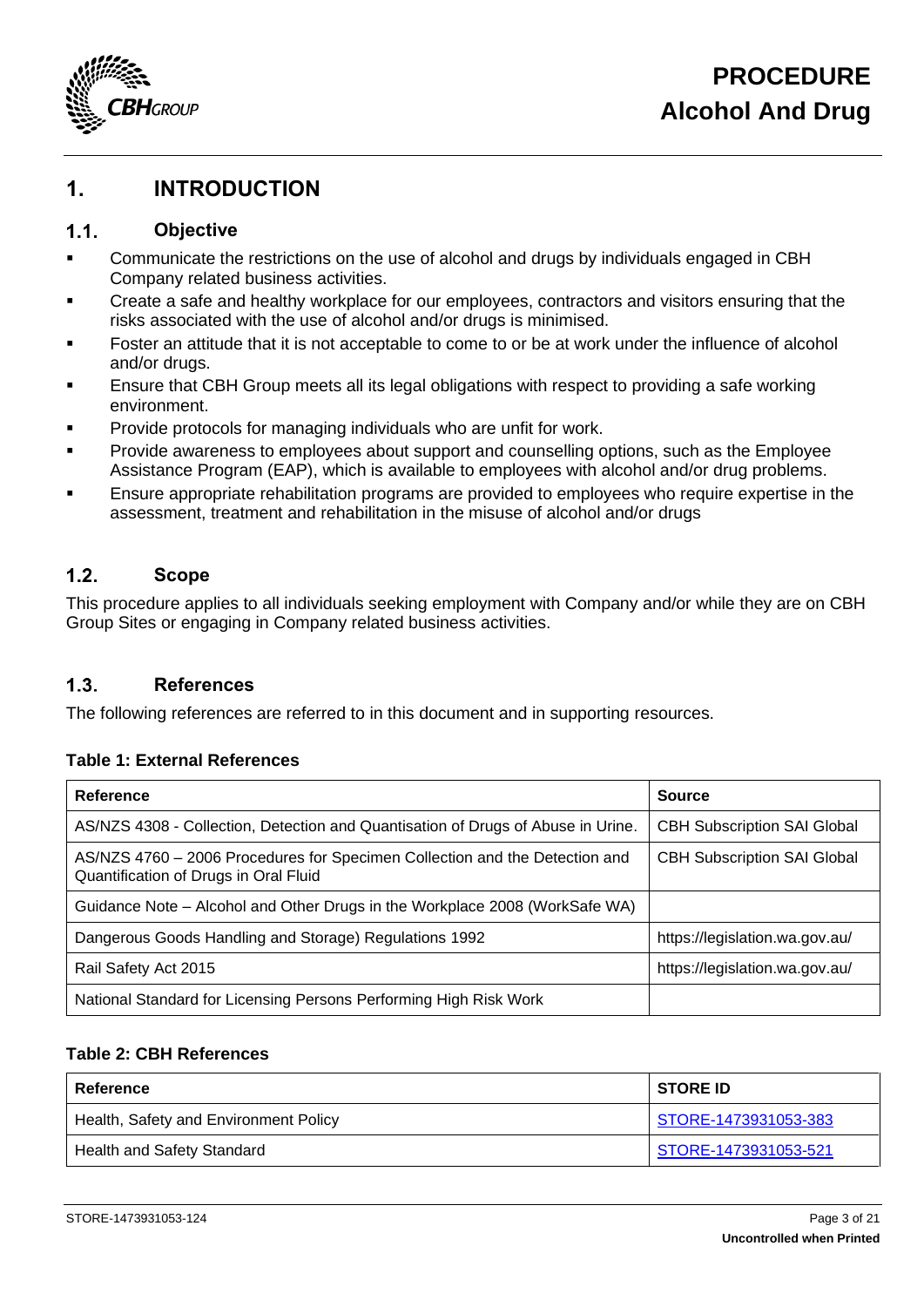

#### **Roles and Responsibilities**  $1.4.$

| Role                                                 | <b>Responsibilities</b>                                                                                                                                                                                                                                                                                                                                                                                                                                                                                                                                                                                                                                                                                                                                                                                                                                                                                                                                                                                                                                                                  |
|------------------------------------------------------|------------------------------------------------------------------------------------------------------------------------------------------------------------------------------------------------------------------------------------------------------------------------------------------------------------------------------------------------------------------------------------------------------------------------------------------------------------------------------------------------------------------------------------------------------------------------------------------------------------------------------------------------------------------------------------------------------------------------------------------------------------------------------------------------------------------------------------------------------------------------------------------------------------------------------------------------------------------------------------------------------------------------------------------------------------------------------------------|
| Individual                                           | Are responsible for complying with this procedure.<br>Shall not withhold relevant information concerning someone who has violated this procedure,<br>or who intentionally falsely reported that another individual has violated this procedure, or<br>they may also be subject to disciplinary action.<br>Should inform their supervisor when taking prescribed or over the counter medication that<br>could interfere with safe performance of job duties. This obligation also applies to on-call<br>situations. Self-reporting in such situations shall not result in any punitive ramifications from<br>the Company, however repetitive patterns of such self-reporting, or other behavioural,<br>performance or misconduct issues may result in discipline up to and including dismissal.<br>Shall inform their supervisor, or when inappropriate to do so, Human Resources whenever<br>there is Reasonable Suspicion that an individual may be in violation of this procedure.<br>Shall notify the Company of any licence suspension, if required to drive a Company vehicle.<br>٠ |
| Manager                                              | Shall take action according to this procedure when they have Reasonable Suspicion that an<br>٠<br>individual is not in compliance with this procedure.<br>Responsible for ensuring that all tests are performed within the allocated timeframes.<br>Responsible for ensuring that all random tests are performed within the stated guidelines.<br>Shall implement this procedure in their area of responsibility.<br>Shall ensure each site has the proper equipment and testing supplies in stock<br>٠<br>Contact Human Resources for support and advice in the event of any breach.<br>٠                                                                                                                                                                                                                                                                                                                                                                                                                                                                                               |
| Zone<br>Administrator's                              | Shall provide administration support to the Area Managers and ensure that ALL test results<br>٠<br>are recorded and saved into STORE.<br>Ensure that all Chain of Custody Forms or other confidential information is saved in STORE.<br>Shall ensure each site has the proper equipment and testing supplies in stock.<br>п                                                                                                                                                                                                                                                                                                                                                                                                                                                                                                                                                                                                                                                                                                                                                              |
| Health and<br>Safety Advisor                         | Shall provide assistance and support to the responsible Manager in implementation of this<br>٠<br>procedure and in any matter concerning drugs and/or alcohol.                                                                                                                                                                                                                                                                                                                                                                                                                                                                                                                                                                                                                                                                                                                                                                                                                                                                                                                           |
| <b>HSE</b><br>Coordinator                            | Shall be responsible for oversight of the Drug and Alcohol Program and management of the<br>Third Party Administrator.<br>Shall provide assistance and support to the responsible Manager in implementation of this<br>procedure and in any matter concerning drugs and or alcohol. Shall be responsible for the<br>administration of the results and informing the Manager and HR Advisor and of the results<br>when they are received. These results are then to be saved into STORE.                                                                                                                                                                                                                                                                                                                                                                                                                                                                                                                                                                                                  |
| <b>Group Safety</b><br>and<br>Environment<br>Manager | Providing regular updates and briefings to the Executive on compliance with the Alcohol and<br>Drug procedure.<br>Shall also be responsible for Alcohol and Drug Statistics.                                                                                                                                                                                                                                                                                                                                                                                                                                                                                                                                                                                                                                                                                                                                                                                                                                                                                                             |
| Human<br>Resources                                   | Shall provide timely advice, assistance and support to the responsible Manager and Health<br>٠<br>and Safety in the event of a non-negative test by an employee.<br>Ensure disciplinary procedures are invoked as required by this procedure.<br>Ensure counselling and assistance programs are in place, effective and available to<br>■<br>employee.                                                                                                                                                                                                                                                                                                                                                                                                                                                                                                                                                                                                                                                                                                                                   |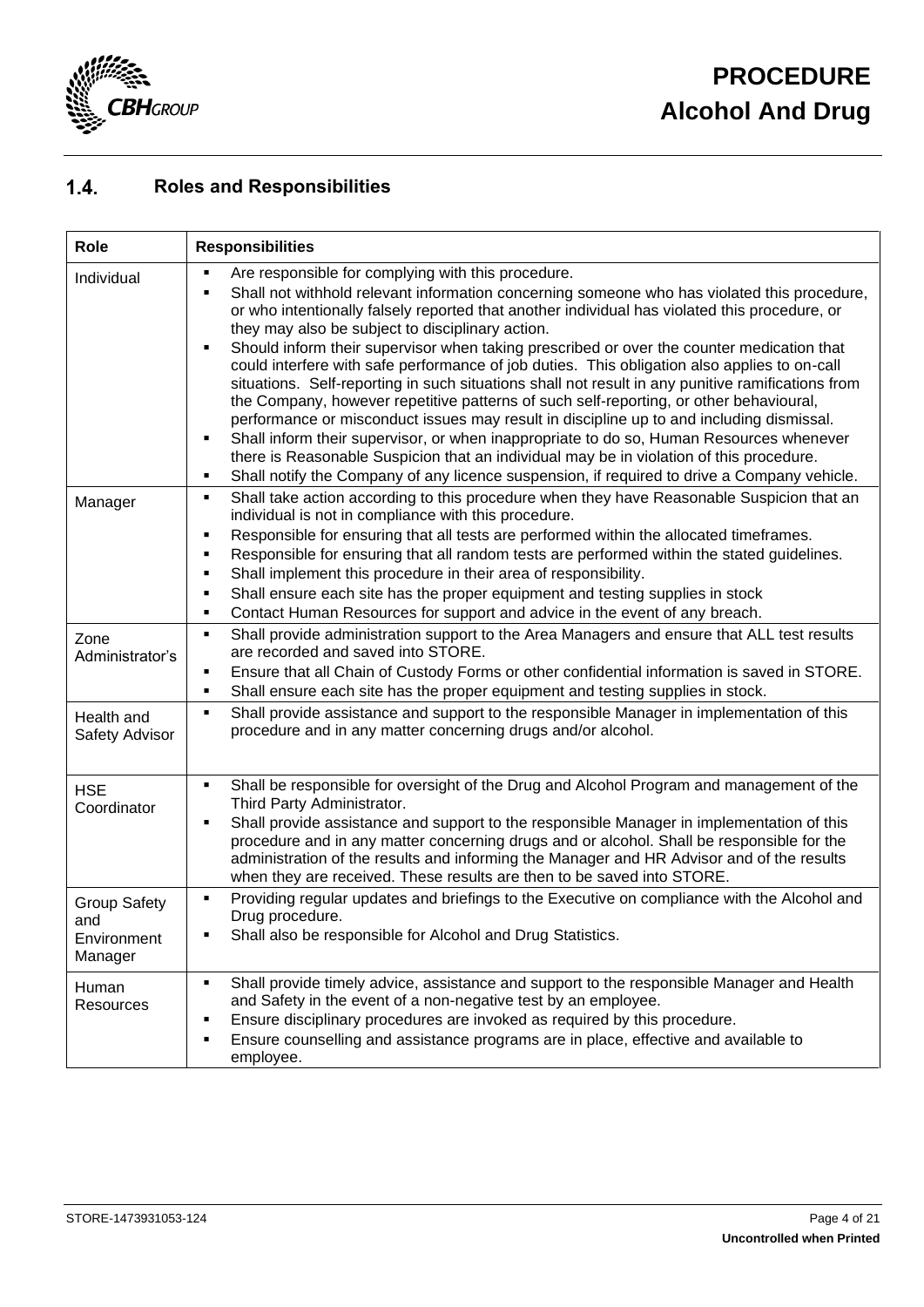

#### $1.5.$ **Definitions**

| <b>Term</b>                                        | <b>Definition</b>                                                                                                                                                                                                                                                                                                         |
|----------------------------------------------------|---------------------------------------------------------------------------------------------------------------------------------------------------------------------------------------------------------------------------------------------------------------------------------------------------------------------------|
| <b>Dilute Sample</b>                               | A dilute urine sample is a sample where the concentration of creatinine is too low for<br>an accurate test result to be determined. A dilute sample would require another<br>compulsory test to be performed.                                                                                                             |
| EAP                                                | Employee Assistance Program, an external counselling program available to all CBH<br>employees                                                                                                                                                                                                                            |
| Employee                                           | Any person directly employed by CBH Group or any related entity whether employed<br>on a permanent, temporary, fixed term, casual or seasonal basis                                                                                                                                                                       |
| <b>Government Employee</b>                         | An individual who performs work for or on behalf of a government agency                                                                                                                                                                                                                                                   |
| <b>HSE Safety Coordinator</b>                      | The person who is responsible for receiving and reviewing laboratory results<br>generated by the Company Alcohol and Drug testing program                                                                                                                                                                                 |
| <b>Human Resources</b>                             | General Manager Corporate Services, Human Resources Manager, Human<br>Resource Advisor and/or Employee Relations Specialist                                                                                                                                                                                               |
| Illicit substance                                  | Any substance which is not legally permitted or authorized; unlicensed; unlawful<br>including a lawful substance that is being used improperly                                                                                                                                                                            |
| Individual                                         | Persons who engage in Company business, including the Company's employees,<br>agency contractors, government employees, service contractors, consultants and<br>visitors. This also includes persons applying for employment with the Company,<br>including harvest casuals.                                              |
| <b>Invalid Sample</b>                              | An invalid urine sample is one which contains an unidentified adulterant or an<br>unidentified interfering substance, has abnormal physical characteristics (pH,<br>temperature), or has an endogenous substance at an abnormal concentration and<br>prevents the tester from completing or obtaining a valid test result |
| <b>Lawful Substances</b>                           | Substances, which an individual may lawfully possess, or use, but which can impair<br>physical or mental capacity. These include over the counter medications, controlled<br>substances (prescription medications) for which the individual has a valid<br>prescription, and intoxicating beverages                       |
| Manager                                            | The CBH Group manager or supervisor responsible for overseeing the work being<br>undertaken by the individual, or a more senior manager in the same division                                                                                                                                                              |
| Non Negative Test Result                           | The detection of any substance at, or above the prescribed limit or defined cut off<br>level                                                                                                                                                                                                                              |
| <b>Operational Site</b>                            | Operational sites are receival points, terminals, workshops and designated<br>construction areas.                                                                                                                                                                                                                         |
|                                                    | An operational site is considered high risk due to the activities that are commonly<br>undertaken: rail, work at heights, confined space entry, mobile plant and equipment,<br>tarping, electricity, motor vehicles, fumigation, and potential for fire.                                                                  |
| <b>Prescribed Statutory Limit</b><br>Alcohol (BAC) | The BAC limit set by relevant legislation.                                                                                                                                                                                                                                                                                |
| Reasonable Suspicion or<br>For-Cause               | A reasonable belief held by a Company employee, who has received agreement from<br>at least one supervisor, manager or Human Resources (whenever practicable) that<br>an individual:                                                                                                                                      |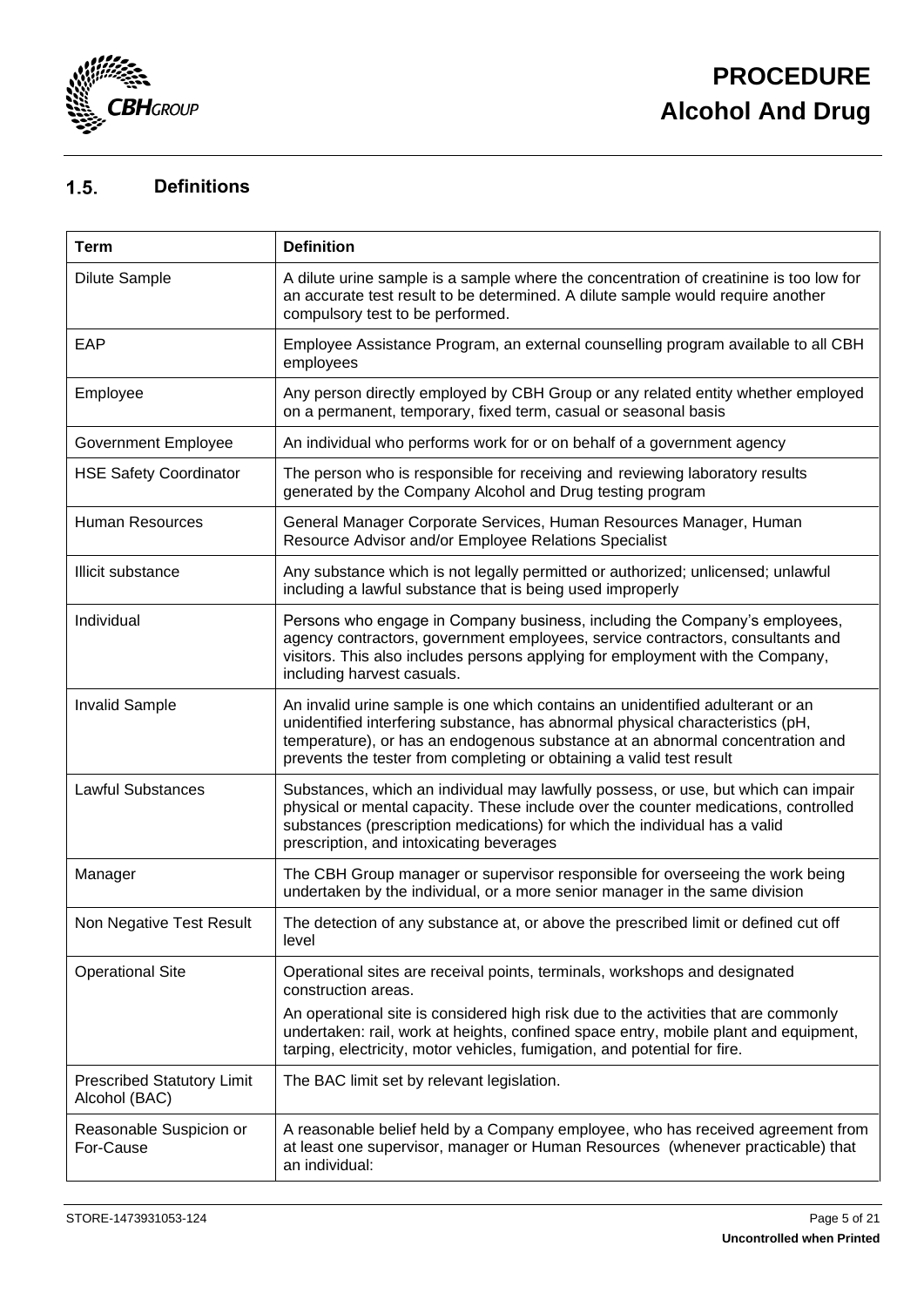

| <b>Term</b>                        | <b>Definition</b>                                                                                                                                                                                                                                                                                                                                                                                                                                                                        |
|------------------------------------|------------------------------------------------------------------------------------------------------------------------------------------------------------------------------------------------------------------------------------------------------------------------------------------------------------------------------------------------------------------------------------------------------------------------------------------------------------------------------------------|
|                                    | Is using or possesses any unlawful or lawful substance; or                                                                                                                                                                                                                                                                                                                                                                                                                               |
|                                    | Has a threshold level of a substance in his or her body and they appear to be<br>impaired. This can be based either on specific, physical, behavioural or performance<br>indicators of the use of such substances, or on information provided by a reliable and<br>credible source, or on independent corroboration. Whenever practical, the Employee<br>should validate the case for testing with a supervisor, manager, or Human<br>Resources, as appropriate, prior to taking action. |
| Saliva Test                        | A saliva test is an oral fluid-based test used to detect for drugs                                                                                                                                                                                                                                                                                                                                                                                                                       |
| "Shall" or "Must"                  | Means a mandatory requirement                                                                                                                                                                                                                                                                                                                                                                                                                                                            |
| "Showing Cause"                    | To demonstrate mitigating circumstances or contributing factors which may be<br>considered in the determination of disciplinary action and/or termination.                                                                                                                                                                                                                                                                                                                               |
|                                    | For further information on contributing factors and showing cause, refer to the<br>Employee Management & Discipline Procedure (DOCS # 265961)                                                                                                                                                                                                                                                                                                                                            |
| Significant Incident               | A significant incident is any occurrence that has actually resulted, or had the potential<br>to result, in serious injury or fatality.                                                                                                                                                                                                                                                                                                                                                   |
| Split Sample                       | A split in the portion or aliquot taken from a sample on which the test or assay is<br>actually carried out.                                                                                                                                                                                                                                                                                                                                                                             |
| Third Party Administrator<br>(TPA) | A service agent that provides or coordinates the provision of a variety of drug and<br>alcohol testing services                                                                                                                                                                                                                                                                                                                                                                          |
| Under the Influence                | The detection in an individual's body of any "Unlawful" or "Lawful Substance" which is<br>equal to or in excess of the prescribed limits stated in this Procedure                                                                                                                                                                                                                                                                                                                        |
| <b>Unlawful Substances</b>         | An illegal drug, use of or possession of, or any other substances or materials used for<br>the manufacture, sale, purchase, transfer of illegal drugs, which are prohibited by<br>applicable laws and regulations. A lawful substance that is being abused via<br>improper use e.g. abuse/misuse of prescription drugs or over counter medication.                                                                                                                                       |
| <b>Urine Test</b>                  | Is a screening test used to detect for the presence of drugs                                                                                                                                                                                                                                                                                                                                                                                                                             |
| Vehicle                            | A device that is designed or used to transport people or objects. Common vehicles<br>used by the Company which includes but are not limited to the following: bicycles,<br>cars, front end loaders, cranes, skid steers, tractors, trucks, forklifts and sweepers. In<br>addition, stackers, multi loader stackers and rail wagons are used to transport objects                                                                                                                         |

#### $1.6.$ **Information Management**

The following information management systems support processes within this procedure:

| <b>System</b> | <b>Description</b>                                                                                                                                                                                                                                                                                                                                          |
|---------------|-------------------------------------------------------------------------------------------------------------------------------------------------------------------------------------------------------------------------------------------------------------------------------------------------------------------------------------------------------------|
| <b>SHARE</b>  | SHARE (Safety Health Audit Risk and Environment) is the CBH online database for all Safety,<br>Environmental and Quality recordings, and enables staff to view and report trends, active and<br>inactive items, assign, escalate and share investigation responsibilities. Events may be entered<br>as a Hazard, Incident or Action depending on specifics. |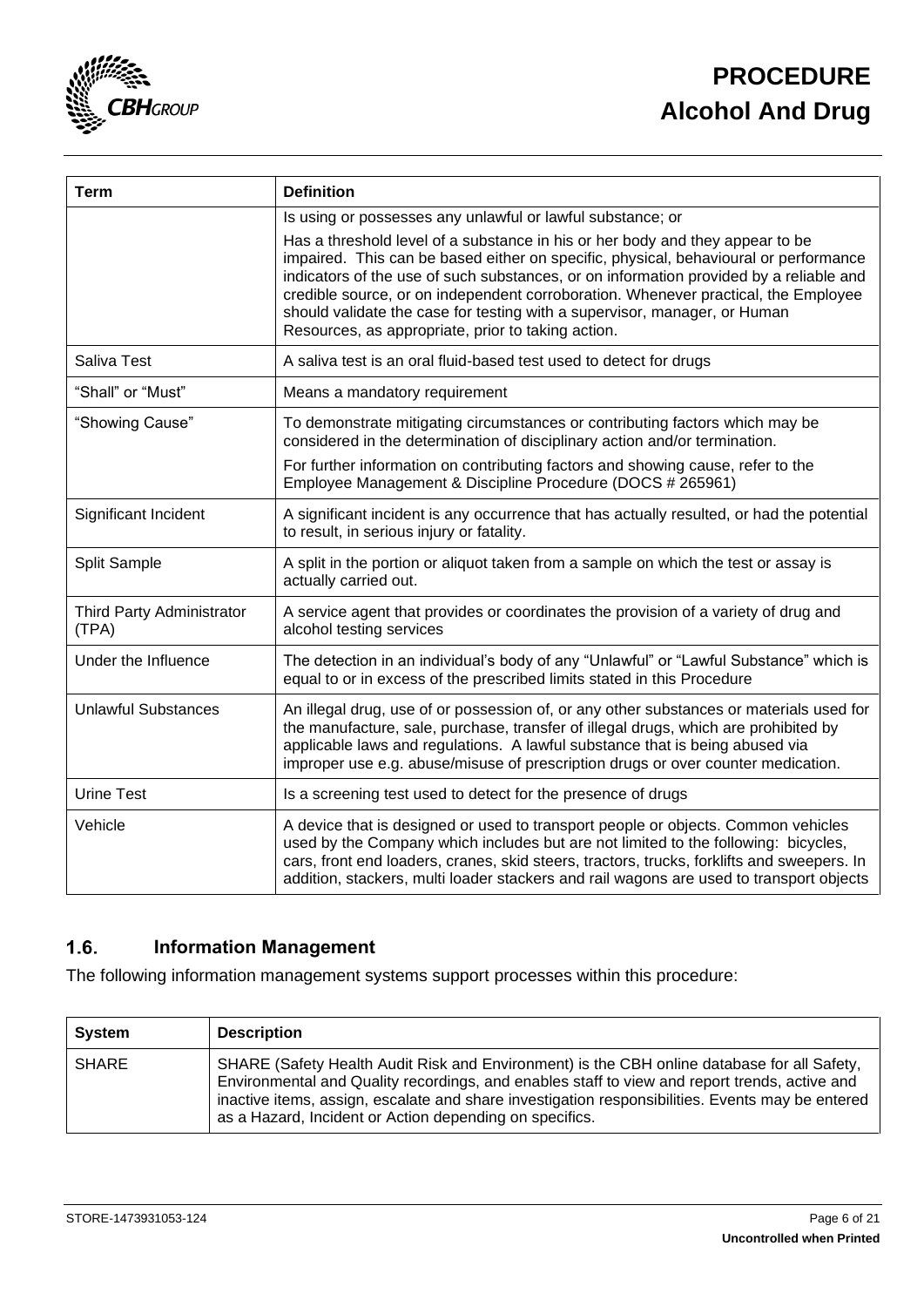

#### $1.7.$ **Communication**

The document owner is responsible for communicating and making available this document to all stakeholders. The document is available to all staff on the company intranet.

#### $1.8.$ **Compliance Management**

CBH are required to comply with international and national legislated requirements, accreditations and standards. To achieve this staff are required to comply with all Policies, Procedures and Work Instructions provided to them.

Regular reviews and audits will be performed by internal and external parties as required to ensure compliance is being achieved.

If a non-compliance or breach is identified the Responsible Line Manager must be notified as soon as practically possible.

#### $1.9.$ **Change Management**

Changes to this document shall be managed, reviewed and updated as described in the Document Control Content and Records Management Procedure.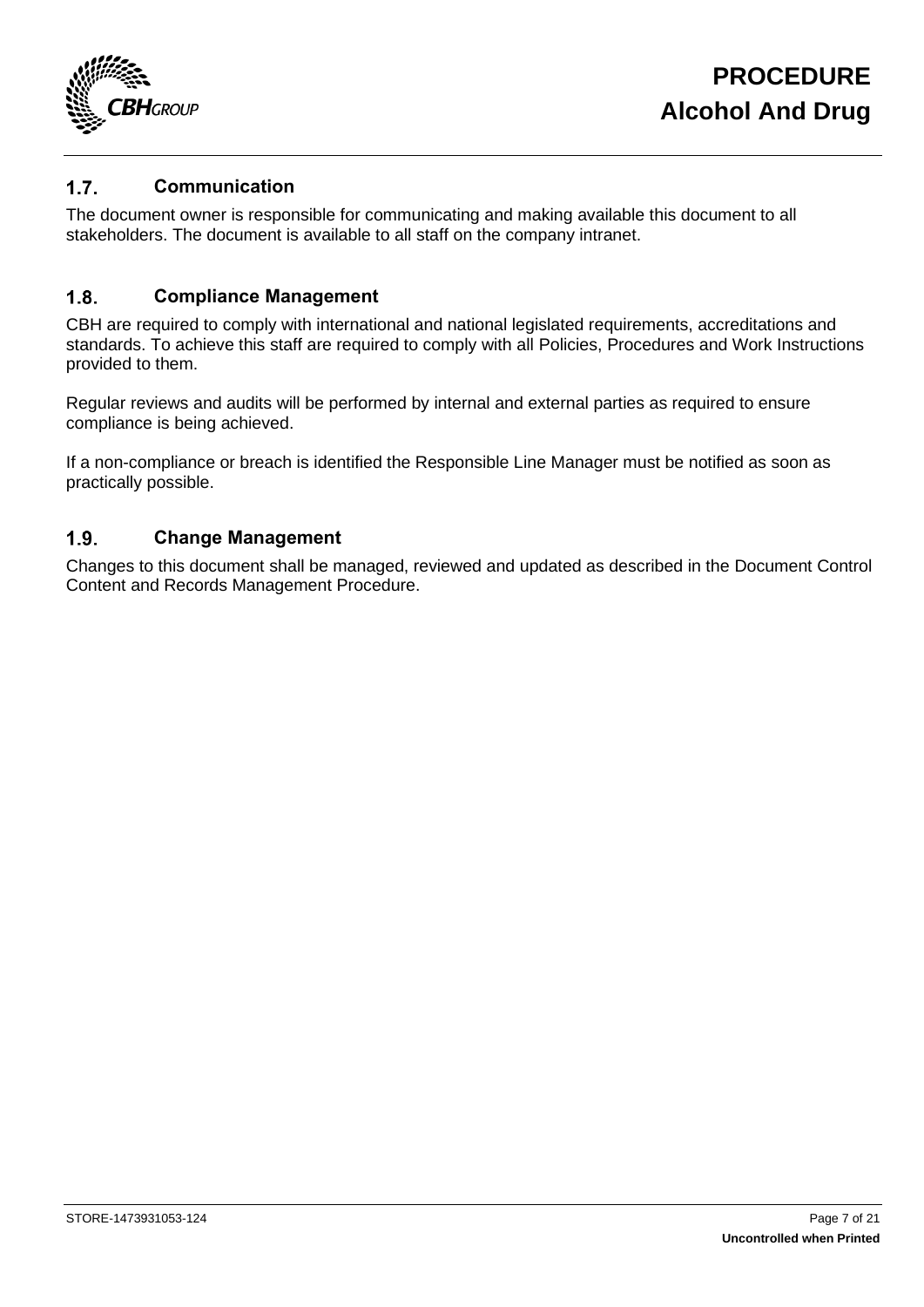

## <span id="page-7-0"></span>**2. PROHIBITED ACTIVITIES**

The following activities are not consistent with providing and maintaining a safe workplace and as such are prohibited.

Individuals engaging in the following activities may be subject to disciplinary action which may result in termination of employment for employees and/or removal from sites for contractors, visitors and government employees.

- 1. A non-negative test result for Unlawful or Lawful Substances.
- 2. An individual having a BAC above 0.000 whilst on an operational site.
- 3. An individual having a BAC above 0.020 whilst performing work activities not on an operational site.
- 4. The use or possession of, manufacture, sale, purchase, transfer of Illegal drugs, narcotics or other Unlawful or Lawful Substances on Company sites or while conducting Company related business; and
- 5. Tampering with an alcohol or drug test sample.
- 6. Failing to notify their Manager if the individual is taking a legal over-the-counter or prescribed drug that an individual knows could interfere with the safe performance of job duties.
- 7. Refusing to provide a sample as part of an alcohol or drug test required by this procedure.
- 8. Intentionally failing to adhere to the alcohol or drug sample collection procedures. Any attempt to adulterate or substitute the sample or notification from the laboratory of an adulterated or substituted sample shall be treated as a refusal to test.
- 9. Refusing to submit to a search of one's person and/or possessions on Company Sites.
- 10. Failure to attend the testing facility within the specified time frame.
- 11. Breaches of confidentiality.
- 12. Other behaviour or activities related to the consumption of alcohol and drugs that could jeopardise the safety of people on CBH sites.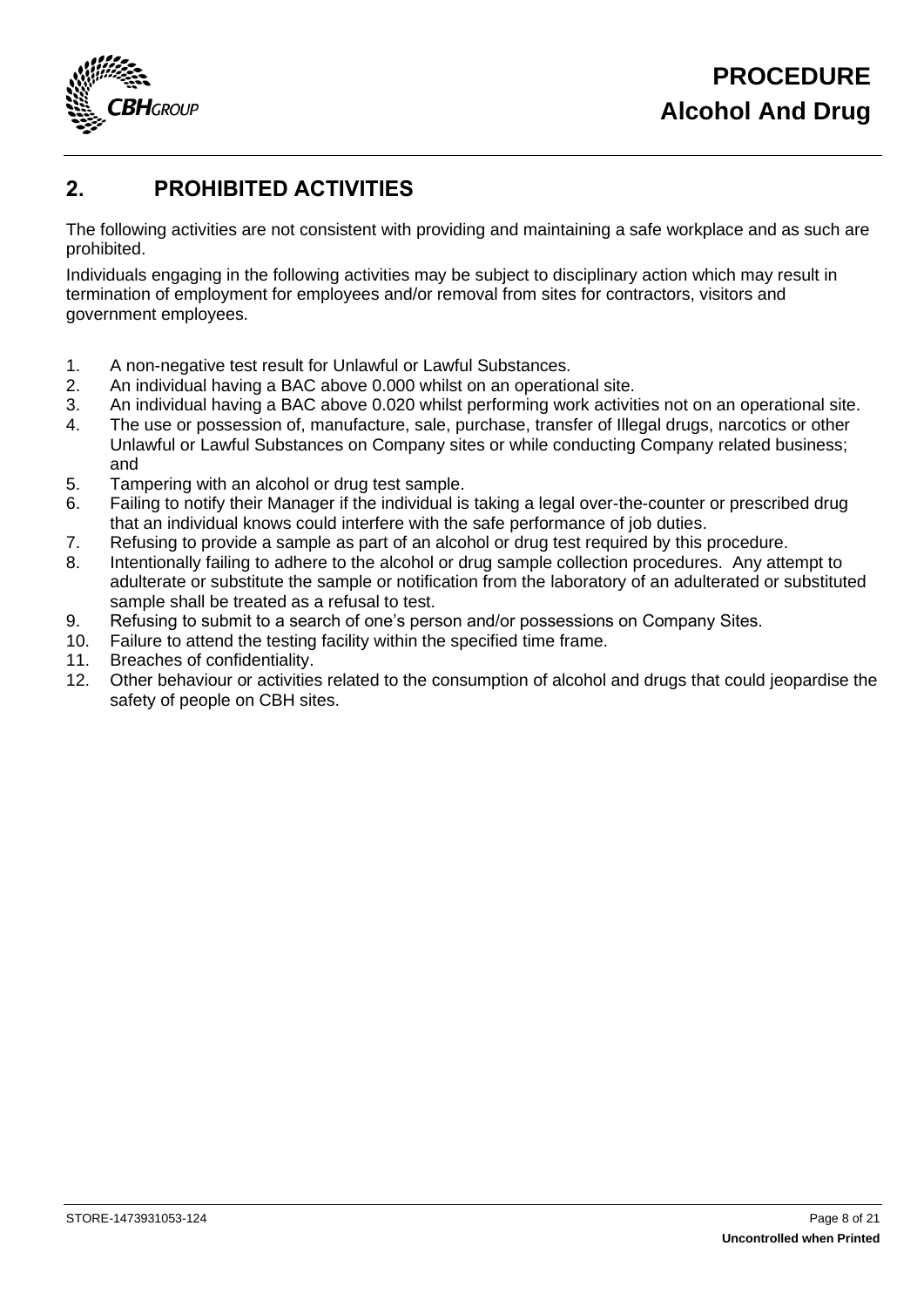

### <span id="page-8-0"></span>**3. TESTING FOR THE PRESENCE OF ALCOHOL AND DRUG**

#### $3.1.$ **Prescription Drugs and Other Medication**

An individual must notify their Manager as soon as they become aware they are taking a legal over-thecounter or controlled (i.e. prescription) drug that could interfere with the safe performance of their duties. This must occur prior to the individual performing work. No disciplinary action will be taken against an individual who self-reports over the counter or prescription drug use in this circumstance. This does not apply where other behavioural performance or misconduct problems or violations of this procedure exist.

The Manager, with support of the HSE Coordinator shall determine whether the individual who has selfreported can safely perform the essential duties of the job, or whether any restrictions on the individual's duties are required.

The Manager may request the individual to provide a certificate from a medical practitioner indicating that they can safely perform the duties of their role.

#### $3.2.$ **Requirement to Declare Use of Drugs Prior to Testing**

Individuals in the workplace are required to declare in writing any prescription drugs and non-prescription drugs that are available over the counter that are being used or have been used in the last fourteen days prior to the undertaking of the drug test.

In the event of an individual returning a non-negative test (consistent with the declared prescription and/or over the counter drug) the following steps must be followed:

- Chain of Custody Form to be completed and sent to the analytical laboratory with the sample.
- **■** A copy of the Chain of Custody form to be scanned and sent to the HSE Safety Coordinator.
- The individual and their Manager will meet to discuss fitness for work options.
- **The Manager may:**
- Request that the individual be stood down on full pay pending confirmatory GCMS results.
- Advise the employee that they must perform modified duties, if deemed that they are in a safety critical role and/or the medication may compromise their ability to work safely.
- Allow the individual to continue in their normal duties.
- The Manager must document outcomes of the discussion and advise the HSE Coordinator accordingly.
- HSE Coordinator will advise the Manager, HR Advisor of the outcomes of the confirmatory GCMS result.

Following the receipt of the confirmatory GCMS result, the Manager and/or HSE Coordinator may request an individual to provide a certificate from a medical practitioner indicating that they can safely perform the duties of their role.

Note: If it is identified through the discussions with the individual that an injury has occurred outside of work activities, which could impact on their ability to safely perform their job, the Manager should liaise with the HSE Coordinator for further advice and direction.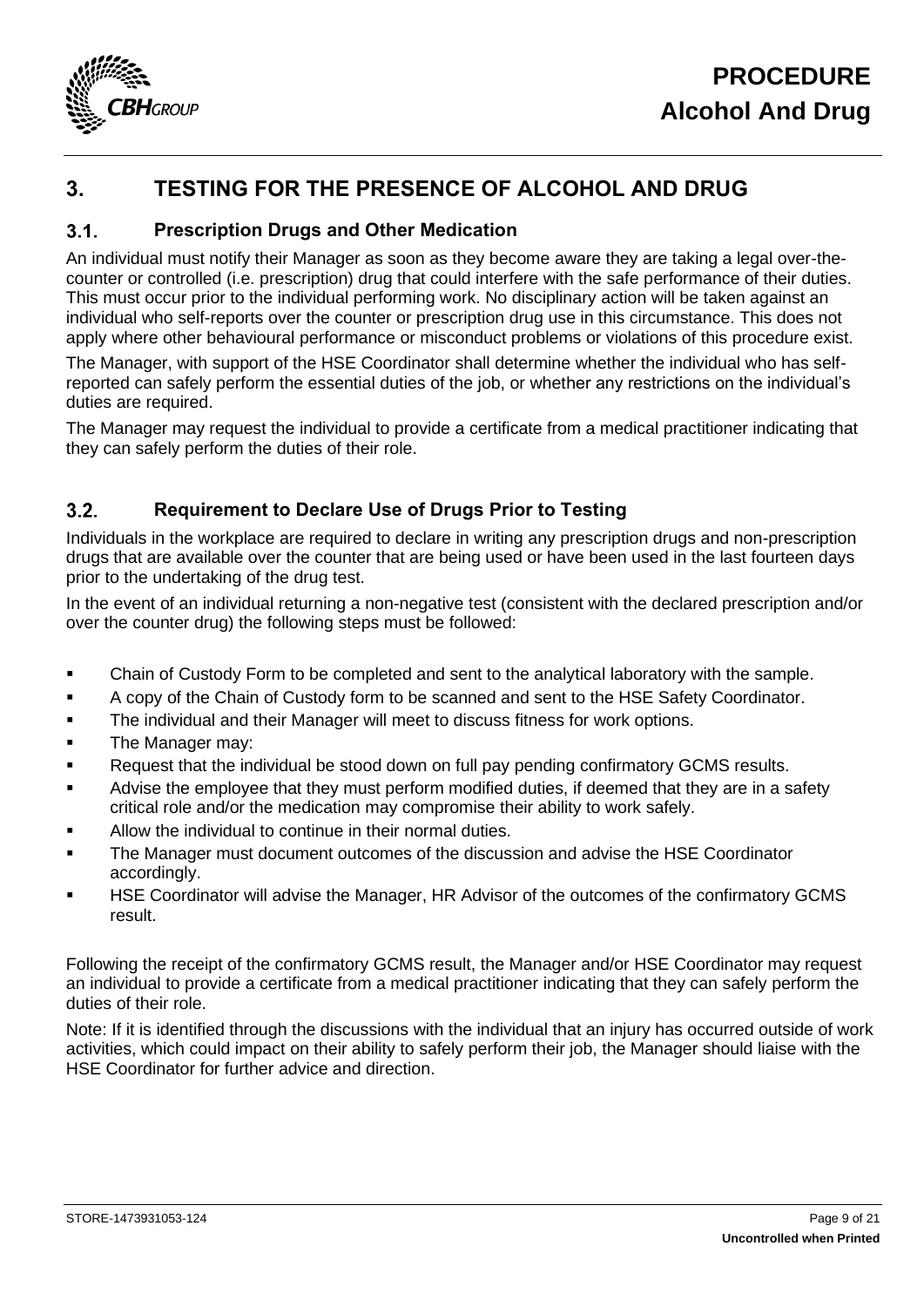

#### $3.3.$ **Situations When Testing May Occur**

The Company shall conduct testing of breath, saliva and urine to detect the presence of "Unlawful" or "Lawful Substances" in an individual's body under the following testing regimes:

- **Pre-Placement** Breath and urine testing prior to an offer of employment. Note: Where an individual returns a non-negative test result for alcohol or a confirmed result for an illicit drug(s) above cut off level, the individual shall not be offered employment nor shall they be considered for future employment or engagement of any services for nine months from the day of receiving the confirmed result.
- **Pre-Engagement** Breath and urine testing prior to the performance of any services by a contractor or consultant as deemed appropriate by the Company.
- **Harvest Casual Testing Breath and urine testing within 14 working days of commencement of** employment. Note: Where an individual returns a non-negative test result for alcohol or a confirmed result for an illicit drug(s) above cut off level, the individual's employment shall be terminated and they will not be considered for future employment or engagement of any services for 24 months from the day of receiving the confirmed result.
- **Random** Breath and saliva testing will occur for all individuals at all Company Sites. Random selection shall be a consistently applied process whereby individuals are selected if they pull a coloured ball from the bag. The bag will contain 1 coloured ball and 1 white ball. Should an individual present a Non-Negative saliva sample, they will then be required to present a compulsory urine sample which will be used for the confirmatory GCMS results
- **Incident** This type of testing may occur where an individual is involved in a significant incident. Significant incidents may include, but are not limited to:
- Vehicle accidents.
- Injuries treated by a medical practitioner.
- Property/equipment damage.
- Reportable near misses.
- Violence, bullying or harassment in the workplace.
- "Fitness for Work" or "For Cause" Testing may occur where any employee has reason to believe that another individual is under the influence of alcohol or drugs. The employee must report their suspicions to a Manager, Health and Safety or Human Resources. If the Manager, Health and Safety or Human Resources agrees that there is cause for suspicion they must arrange for the individual to be removed from the workplace and taken to an authorised testing centre or Company authorised collector to provide a urine and/or breathalyser test.
- **Extraordinary Testing** This type of testing may occur when an individual has returned a nonnegative test result and is participating in an active rehabilitation/counselling program. In this instance urine and or breath tests will be required.

#### $3.4$ **Self-Testing Alcohol**

If an individual is in doubt of their fitness for work, they have the opportunity and are encouraged to voluntarily self-test for the presence of alcohol "without prejudice", prior to the commencement of their duties.

In the event that an individual identifies that they are not fit for work, it is the individual's responsibility to report to their Manager. The Manager will discuss appropriate action without prejudice to the individual concerned.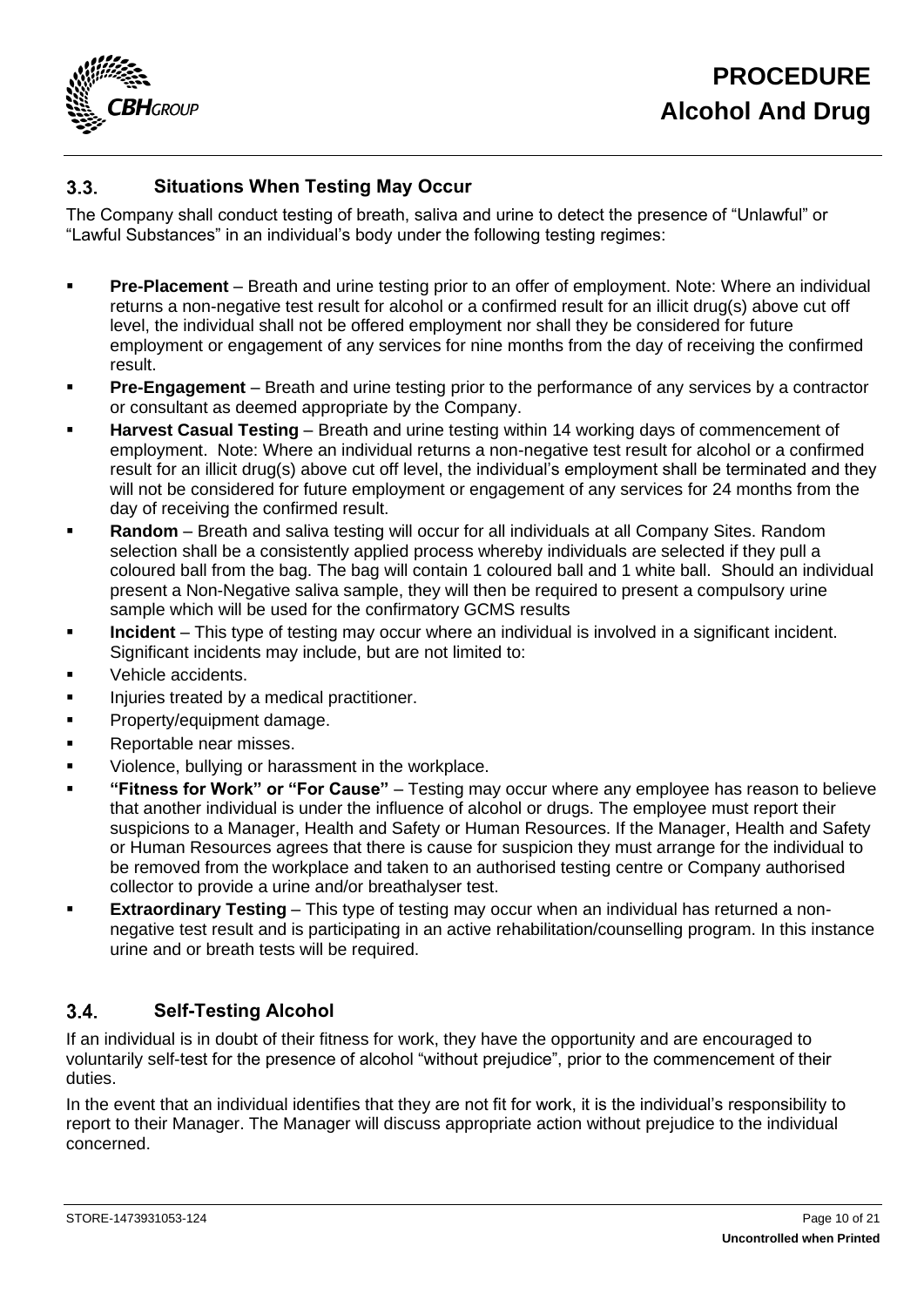

If an individual repeatedly presents unfit for work an investigation shall be undertaken and may result in disciplinary action which may include termination of employment.

Individuals have a responsibility for their own safety and that of others. In the event that a breathalyser is not available, and there are doubts on fitness for work, individuals must make a decision. If a choice is made not to attend work, the Supervisor must be advised.

#### **Retesting Casuals – Breaks In Service**   $3.5.$

Seasonal, temporary and casual employees shall require a retest prior to recommencing work if they have had a break in service of longer than three (3) months.

#### $3.6.$ **Testing and Collection Methodologies**

Valid samples for the purposes of drug screening shall comply with the requirements of Australian Standard 4308 for the Collection, Detection and Quantisation of Drugs of Abuse in Urine and Australian Standard 4760 Procedures for Specimen Collection and the Detection of Quantitation of Drugs in Oral Fluid.

A screening test to identify the presence of alcohol shall be conducted by breath analysing equipment that meets the requirements of Australian Standard 3547 and the procedure used shall be as recommended by the manufacturer of the device.

For alcohol confirmation purposes, the Company shall use a calibrated Evidential Breath Testing (EBT) device for breath testing to determine and confirm breath alcohol content. An EBT may be also used for alcohol screening testing.

- All drug and alcohol testing shall be conducted at a Company approved testing facility or, if conducted at the workplace, shall be administered by authorised collector(s).
- Urine testing is the company's base testing methodology for Pre-placement, Pre-engagement, Harvest Casual Testing on Commencement, Incident, For Cause and Extraordinary testing. Saliva testing is the company's method of testing for all random testing and shall be carried out in accordance with Australian Standard 4760 – 2006 Procedures for Specimen Collection and the Detection and Quantification of Drugs in Oral Fluid. Should an individual present a Non-Negative saliva sample, they will then be required to present a compulsory urine sample which will be used for the confirmatory GCMS results.
- Urine analysis shall be conducted in accordance with Australian Standard 4308 for the Collection, Detection and Quantisation of Drugs of Abuse in Urine.
- A split–sampling method of collection shall be used for all urine specimens that are to be tested for "Unlawful" or "Lawful Substances".
- Collection shall be conducted by a trained collector following chain of custody using recognised national sampling procedures using a standardised collection kit provided by the Third Party Administrator.

#### $3.7$ **Testing Equipment and Third Party Providers**

- For all alcohol and drug tests, the Company shall use standardised testing equipment, kits which shall be supplied via the Third Party Administrator(s).
- The Company shall use an accredited Diagnostic Service Provider to provide all confirmatory laboratory results.
- The Company reserves the right to engage the services of a Third Party provider for onsite testing.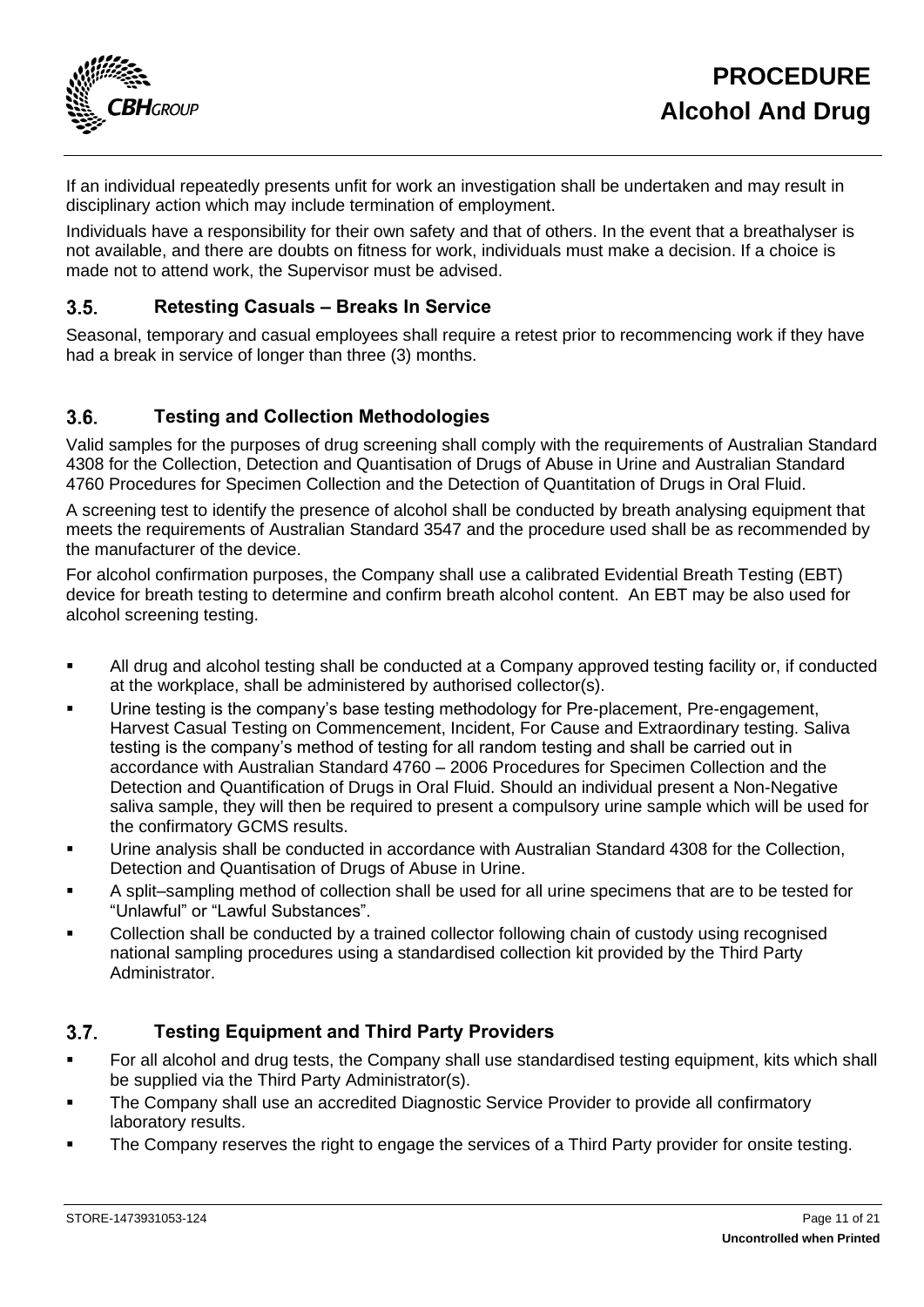

#### $3.8.$ **Consent for Testing and Failure to Consent and Submit for Testing**

- **■** Individuals shall be required to sign a Chain of Custody Form in advance of any test.
- In the case of a minor, when the individual's legal parent or guardian signs the consent form to permit the minor to undertake a test, this consent remains ongoing throughout the employment of the individual at CBH.
- An individual who is required to undertake a pre-placement test and refuses to sign the Chain of Custody Form or submit to a test shall not be hired. In the case of a minor, if the individual's legal parent or guardian refuses to sign a consent form to permit the minor to comply with this procedure, the individual will not be hired.
- A government employee, contractor or consultant who refuses to sign a Chain of Custody Form or to submit to a test shall not be permitted to remain on Company premises and / or provide further services to the Company.
- **An employee who refuses to sign a Chain of Custody Form will be in violation of the Alcohol and Drug** Procedure and may be subject to disciplinary action, which may include termination of employment.
- Failure to submit for a test will be in violation of the Alcohol and Drug Procedure and may be subject to disciplinary action, which may include termination of employment.
- In the event that you need to leave site before submitting for your test you must present to the collector onsite prior to leaving (Supervisor).

#### $3.9.$ **Inability to Provide a Valid Sample**

- **An individual who is requested but not able to provide a saliva sample must then provide a urine** sample. In the event that an individual is unable to provide a urine sample they shall be deemed to have provided a non-negative result and will be stood down pending the provision of a valid result. The individual must provide a valid sample for testing within twenty four (24) hours at an authorised testing centre and to comply with the instructions of the authorised testing centre to ensure a valid sample is provided.
- Failure to present to the authorised testing centre and supply a valid sample will be in violation of this procedure and may be subject to disciplinary action, which may include termination of employment.
- An individual who provides a dilute sample must provide a second sample. In the event that a second sample cannot be provided the individual shall be deemed to have provided a non-negative result and will be stood down pending the provision of a valid result
- An individual who provides an invalid sample shall be deemed to have provided a non-negative result and will be in violation of the Alcohol and Drug Procedure and may be subject to disciplinary action, which may include termination of employment.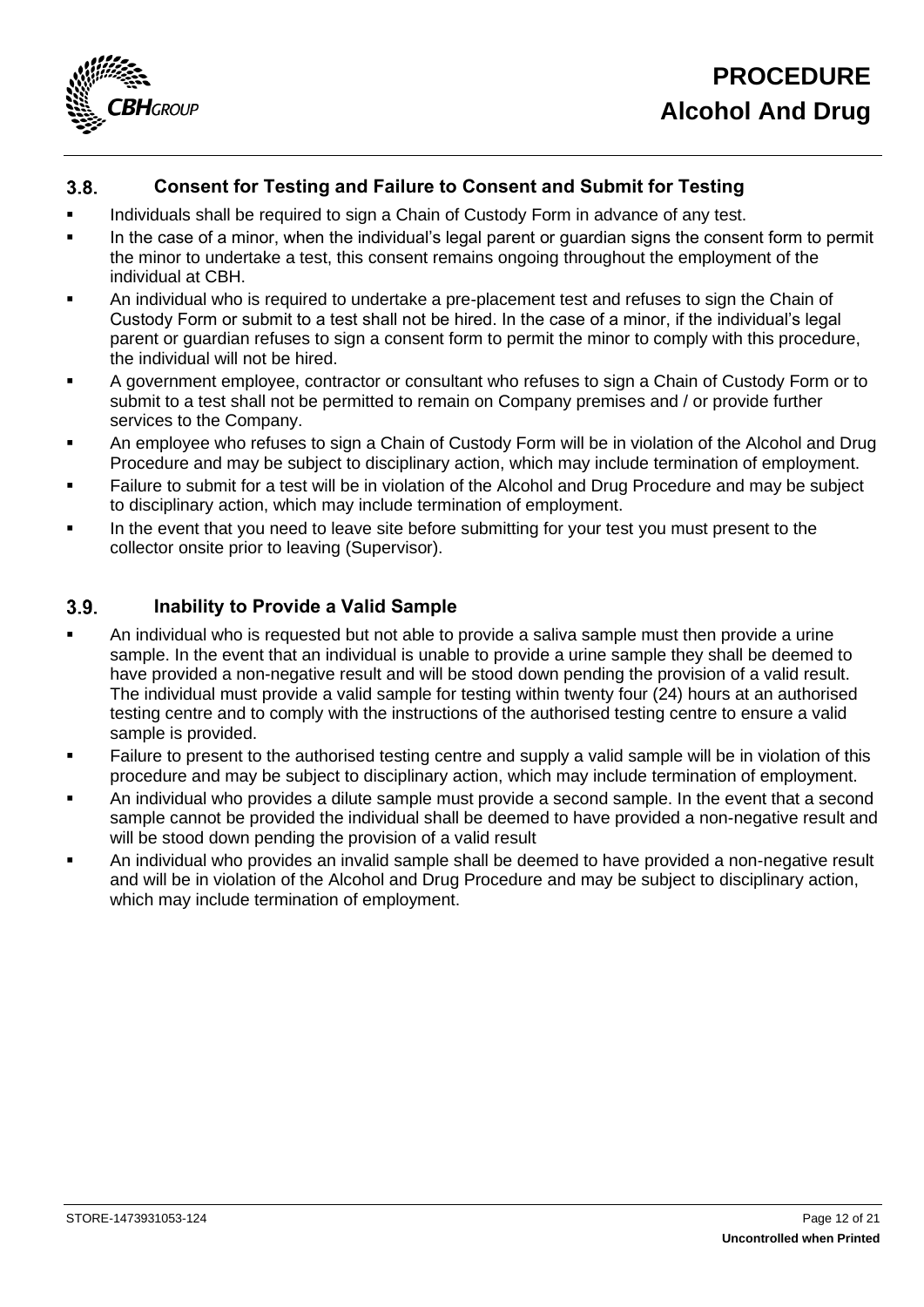

### <span id="page-12-0"></span>**4. TESTING CUT OFF LEVELS**

#### $4.1.$ **Alcohol**

- An individual having a BAC above 0.000 whilst on an operational site.
- **■** An individual having a BAC above 0.020 whilst performing work activities not on an operational site.

#### $4.2.$ **Drugs**

The Company understands that drugs compromise the ability to provide a safe and productive work environment and as such created Life Saving Rule (LSR). The LSR states a zero tolerance to the illicit drugs when the cut-off levels are exceeded (as listed below).

| Initial saliva screening test cut-off levels based on AS/NZ 4760 are as follows: |                             |  |
|----------------------------------------------------------------------------------|-----------------------------|--|
| <b>CLASS OF DRUG</b>                                                             | <b>CUT-OFF LEVEL (ug/l)</b> |  |
| Opiates                                                                          | 50                          |  |
| Amphetamine-type stimulants                                                      | 50                          |  |
| Cannabis metabolites (THC)                                                       | 25                          |  |
| Cocaine and metabolites                                                          | 50                          |  |

| Initial urine screening test cut-off levels based on AS/NZS 4308 are as follows: |                             |  |
|----------------------------------------------------------------------------------|-----------------------------|--|
| <b>CLASS OF DRUG</b>                                                             | <b>CUT-OFF LEVEL (ug/l)</b> |  |
| Opiates                                                                          | 300                         |  |
| Amphetamine-type stimulants                                                      | 300                         |  |
| Cannabis metabolites (THC)                                                       | 50                          |  |
| Cocaine and metabolites                                                          | 300                         |  |
| Benzodiazepines                                                                  | 200                         |  |

| The confirmatory test cut-off levels for urine are: |                             |  |
|-----------------------------------------------------|-----------------------------|--|
| <b>COMPOUND</b>                                     | <b>CUT-OFF LEVEL (ug/l)</b> |  |
| Morphine                                            | 300                         |  |
| Codeine                                             | 300                         |  |
| Amphetamine                                         | 150                         |  |
| Methylamphetamine                                   | 150                         |  |
| Methylenedioxymethylamphetamine                     | 150                         |  |
| Phentermine                                         | 500                         |  |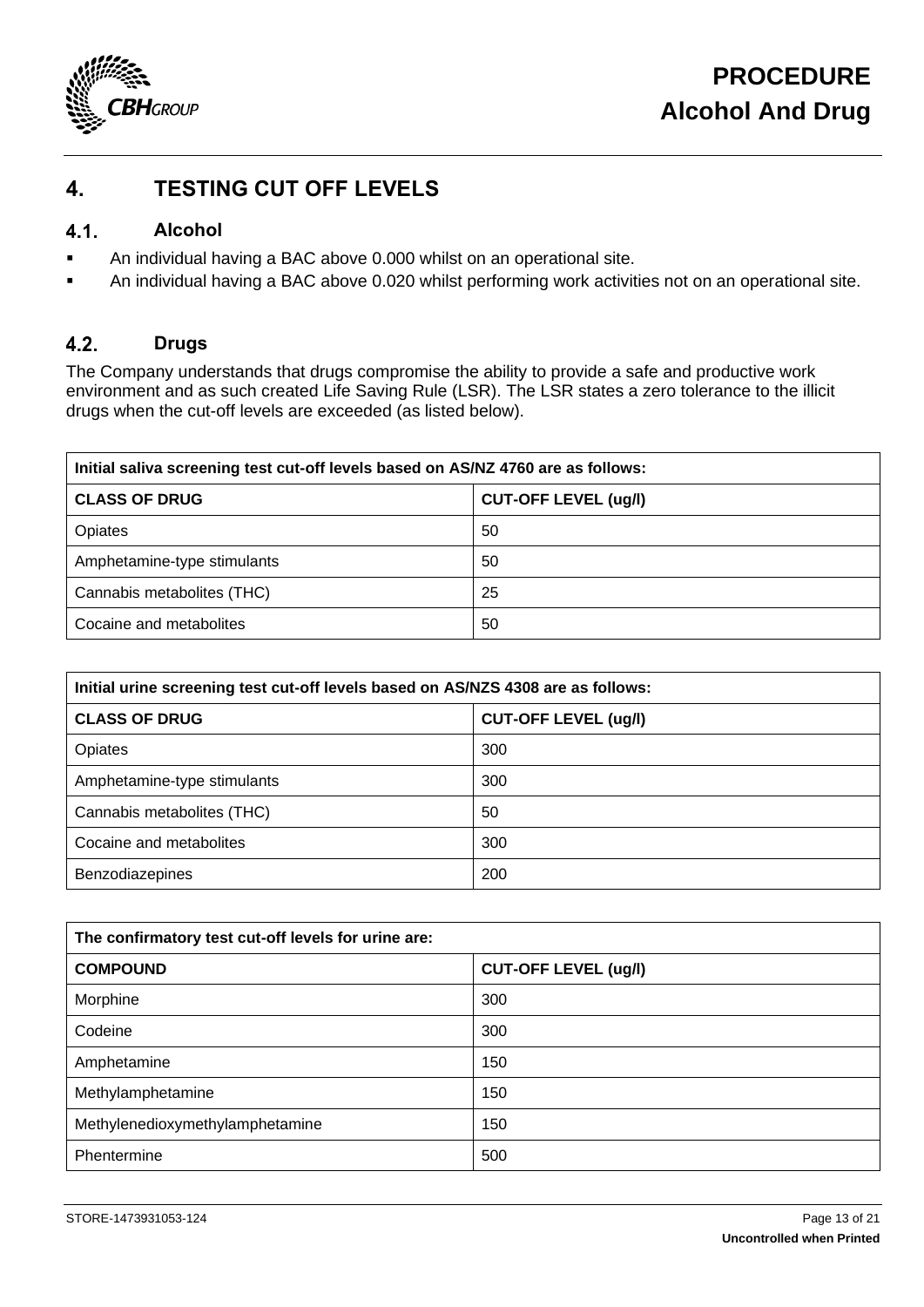

| The confirmatory test cut-off levels for urine are:  |                             |  |  |
|------------------------------------------------------|-----------------------------|--|--|
| <b>COMPOUND</b>                                      | <b>CUT-OFF LEVEL (ug/l)</b> |  |  |
| Ephedrine                                            | 500                         |  |  |
| Pseudoephedrine                                      | 500                         |  |  |
| 11-nor- ^ 9 - tetrahydrocannabinol-9-carboxylic acid | 15 (active compound)        |  |  |
| Benzoylecgonine                                      | 150                         |  |  |
| Ecgonine methyl ester                                | 150                         |  |  |
| Oxazepam                                             | 200                         |  |  |
| Temazepam                                            | 200                         |  |  |
| Diazepam                                             | 200                         |  |  |
| Nordiazepam                                          | 200                         |  |  |
| 7-amino-clonazepam                                   | 100                         |  |  |
| 7-amino-flunitrazepam                                | 100                         |  |  |
| 7-amino-nitrazepam                                   | 100                         |  |  |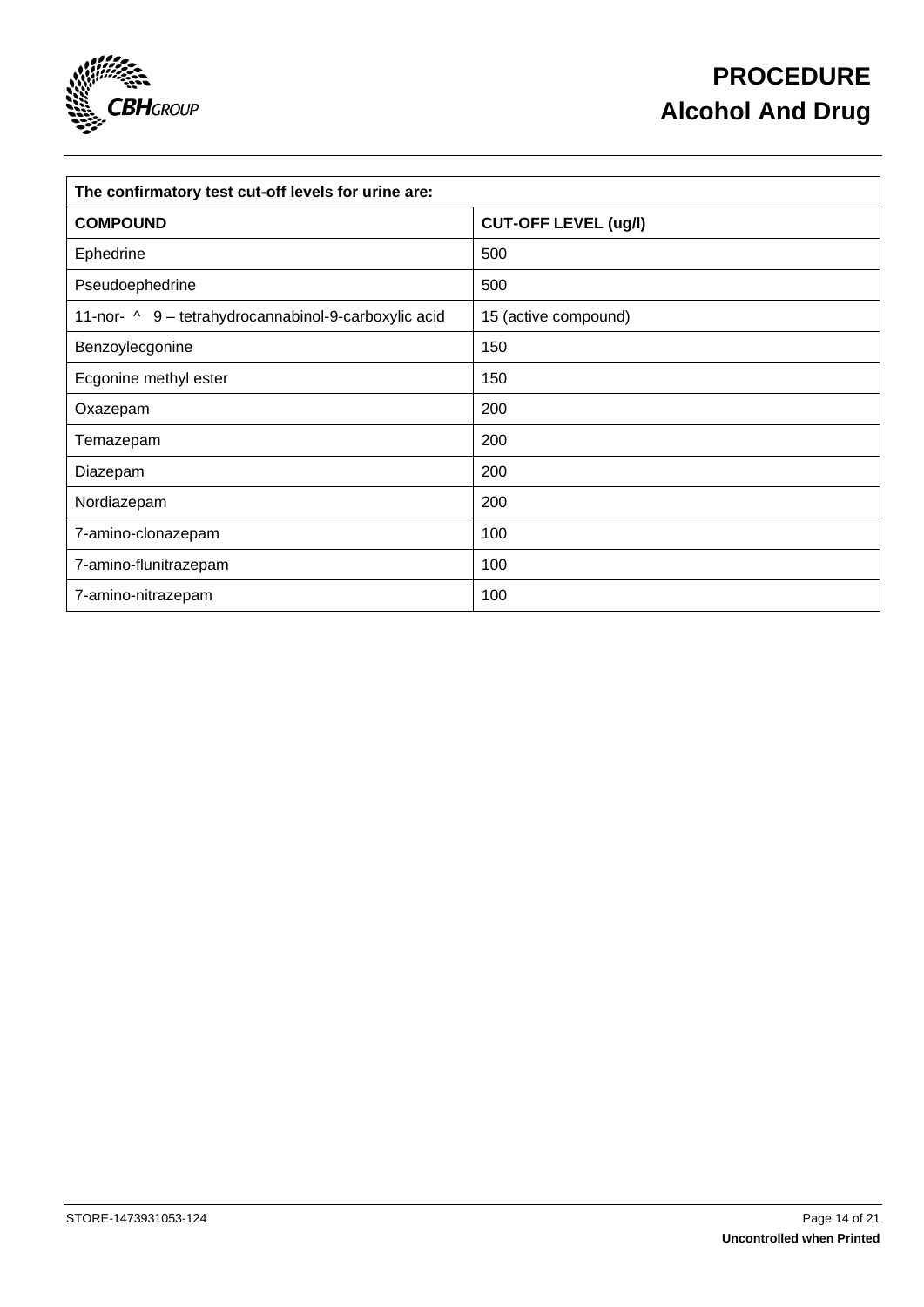

# <span id="page-14-0"></span>**5. UNFIT FOR WORK PROTOCOLS**

When an individual is deemed unfit for work the following action shall be taken.

#### $5.1$ **Non-Negative Test Result for Alcohol**

- 13. Where an individual returns a non-negative test result for alcohol, the individual shall be stood down on full pay, and must wait on site under supervision for 20 minutes.
- 14. A second test shall be conducted 20 minutes after the initial test.
- 15. If the second test result is below the limits set out in this procedure the individual may return to their duties.
- 16. If the second test result is at or above the limits set out in this procedure, the individual shall continue to be stood down on full pay (Excluding Harvest Casuals) [Note: Contact Human Resources Advisor and HSE Coordinator to advise of non-negative result]
- 17. If the individual is a Contractor, it is the responsibility of the Manager to advise the Contracting Company of the breach and the HSE Coordinator. The Contracting Company must make arrangements to have the individual safely removed from all CBH sites.
- 18. Under no circumstances shall the individual be permitted to drive a vehicle or operate machinery on site. It is the responsibility of the Manager to ensure that the individual is either transported home safely or if they are working remotely, returned safely to their temporary place of residence.
- 19. The individual will remain stood down pending outcomes of an investigation and/or disciplinary action.
- 20. Prior to any meeting the individual must undergo a further test to confirm if they are below the limits stated in this procedure. If the individual refuses to submit for this test Section 3.8 of this procedure will apply. If the individual's test result is at or above the limits stated in this procedure, they will continue to be stood down on full pay and will be required to return daily until they test below the limits prescribed in this procedure. The manager must ensure that any further discussions with the individual are carried out at a time when the individual is not affected by drugs or alcohol.

#### $5.2.$ **Non-Negative Test Result for Illicit Drugs**

- 1. Where an individual returns a non-negative test result for illicit drugs, the individual shall be stood down immediately, on full pay (excluding Harvest Casuals) pending the outcome of a confirmatory (GCMS) test.
- 2. In the event that the individual is a Harvest Casual, the individual shall be stood down immediately, pending the outcome of a confirmatory (GCMS) test.
- 3. [Note: In the event that the individual is a Contractor, the individual must be removed from site and not allowed entry to any CBH site, pending results of the confirmatory analysis. Note : The HSE Coordinator must be advised of non-negative result]. [Note: For CBH Employees, contact Human Resources Advisor and HSE Coordinator advise of non-negative result].
- 4. The return of a non-negative saliva sample will trigger a compulsory urine sample to be provided. This urine sample will be the sample used for the confirmatory GCMS results. The urine sample provided will be placed into sample containers for transport and signed by the individual in accordance with the chain of custody requirements and sent for confirmatory analysis. It may take up to four (4) working days to confirm the result.
- 5. Under no circumstances shall the individual be permitted to drive a vehicle or operate machinery on site. It is the responsibility of the Manager to ensure that the individual is either transported home safely or if they are working remotely, returned safely to their temporary place of residence.
- 6. If the GCMS test result is below the limits set out in this procedure, the individual will be contacted by their Manager and advised that they may return to their duties.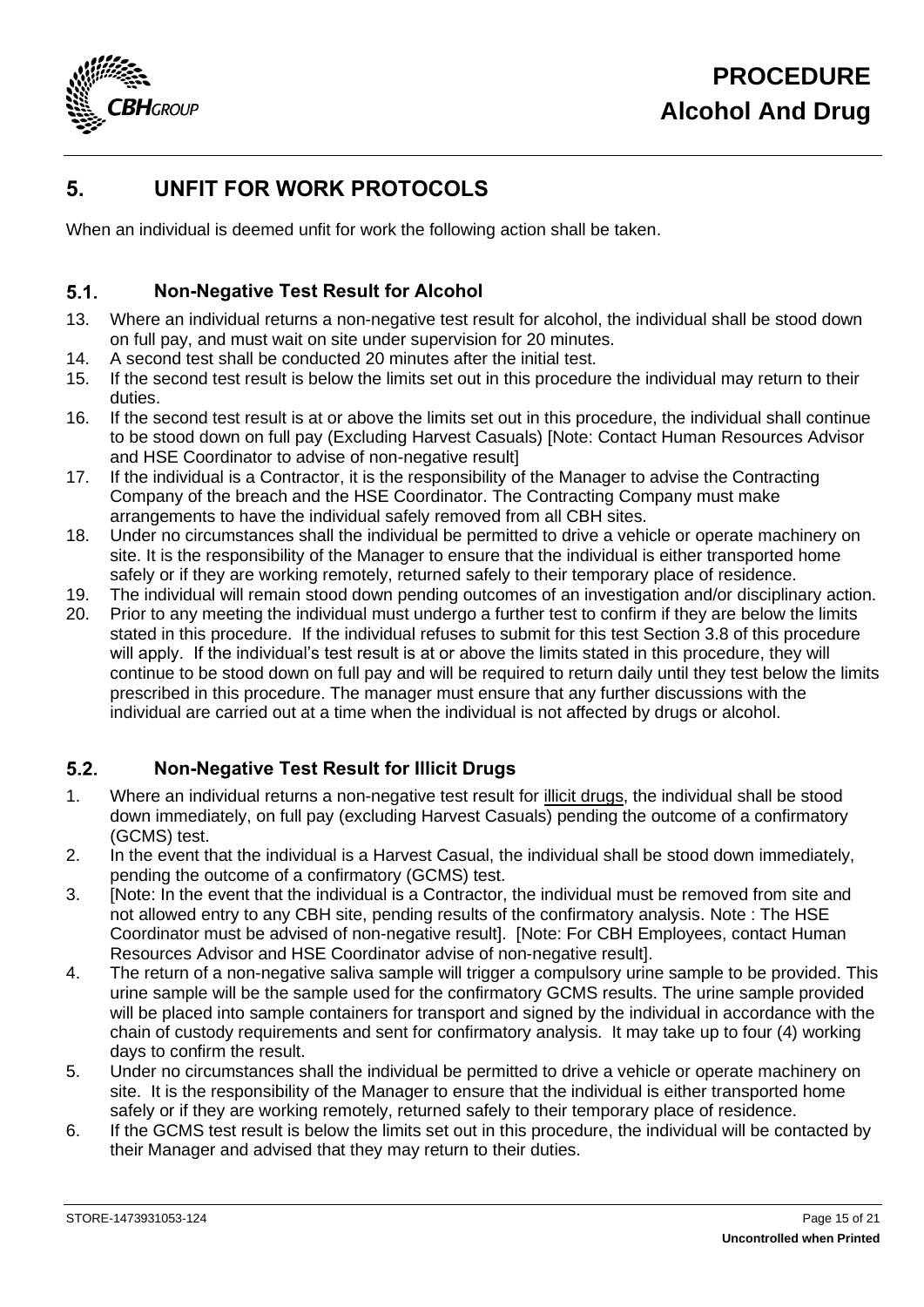

- 7. If the GCMS test result is at or above the limits set out in this procedure, the individual shall continue to be stood down on full pay. The LSR has been breached and an investigation must be conducted.
- 8. [Note: In the event that the individual is a Contractor, the Contracting Company will be advised that the individual has breached a LSR and will no longer be permitted to perform any work for CBH].
- 9. The individual will remain stood down pending outcomes of the investigation and disciplinary action.

Breaches will be managed under the Employee Management and Disciplinary Procedure. Any breach must be communicated to the senior manager and HR advisor.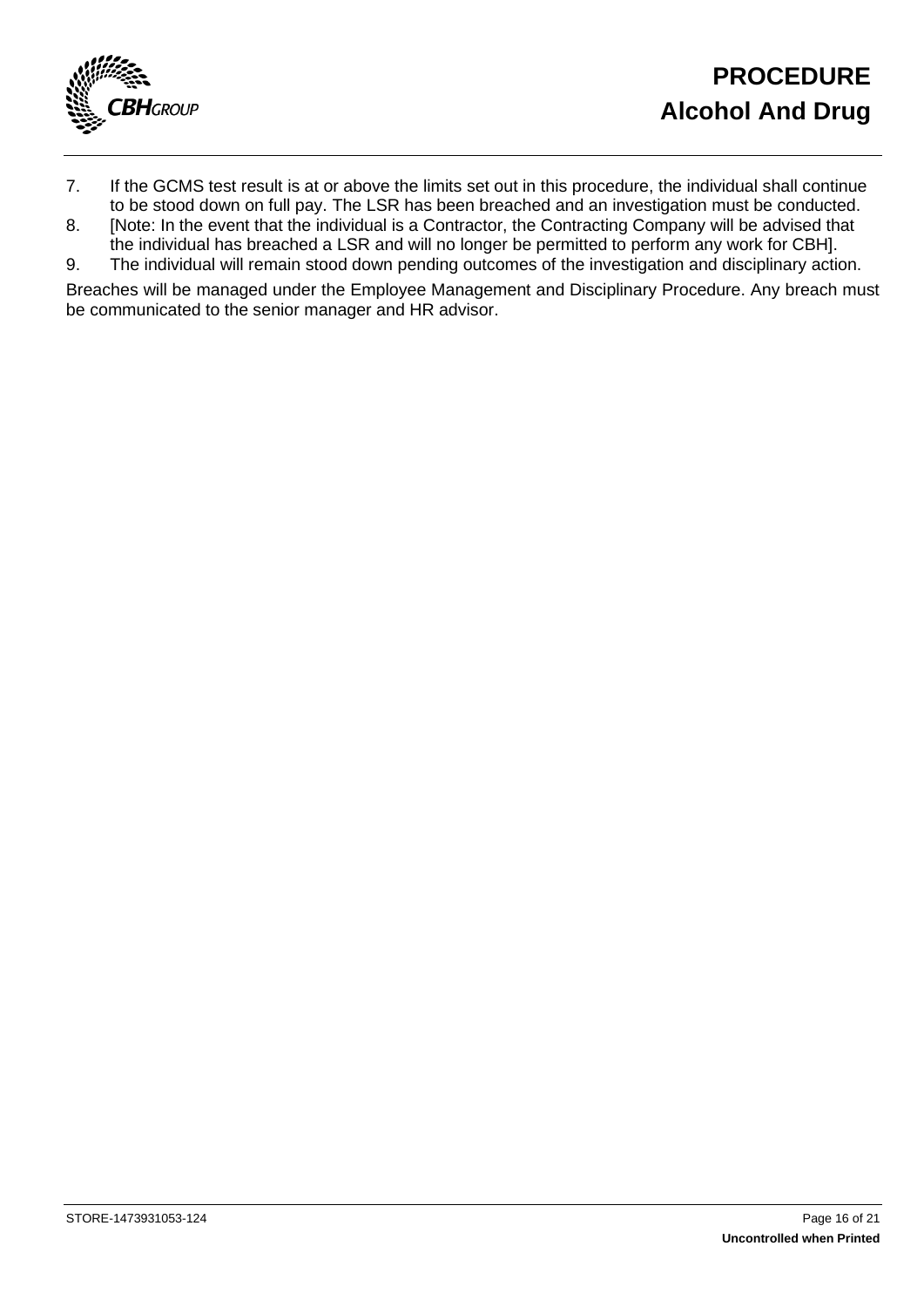

## <span id="page-16-0"></span>**6. PROTECTION OF PRIVACY**

All relevant information is safeguarded according to the requirements for confidential human resource and medical information and is only provided in cases where such information is necessary to ensure safety and health and performance in relation to Company premises or activities.

The Company shall not release information relating to the Alcohol and Drug Procedure that identifies an individual to anyone outside of the Company without the written consent of the individual concerned, subject to the Company's rights to seek professional advice and/or legal representation.

All authorised collectors shall sign a Confidentiality Agreement in advance of completing any testing. Copies shall be forwarded to the Human Resources Team for placement on employee files.

#### $6.1.$ **Transmission and Storage of Information**

Information pertaining to the Alcohol and Drug Standard must be transmitted and stored in a manner that provides the highest level of confidentiality for individuals.

Sensitive information must be clearly endorsed as "confidential" and "for personal attention" of the addresses only. External parties must be advised to release information to the Health and Wellness Manager as the nominated person.

Electronic storage of information will be strictly controlled with secure pass codes and access restricted to the HSE Coordinator only.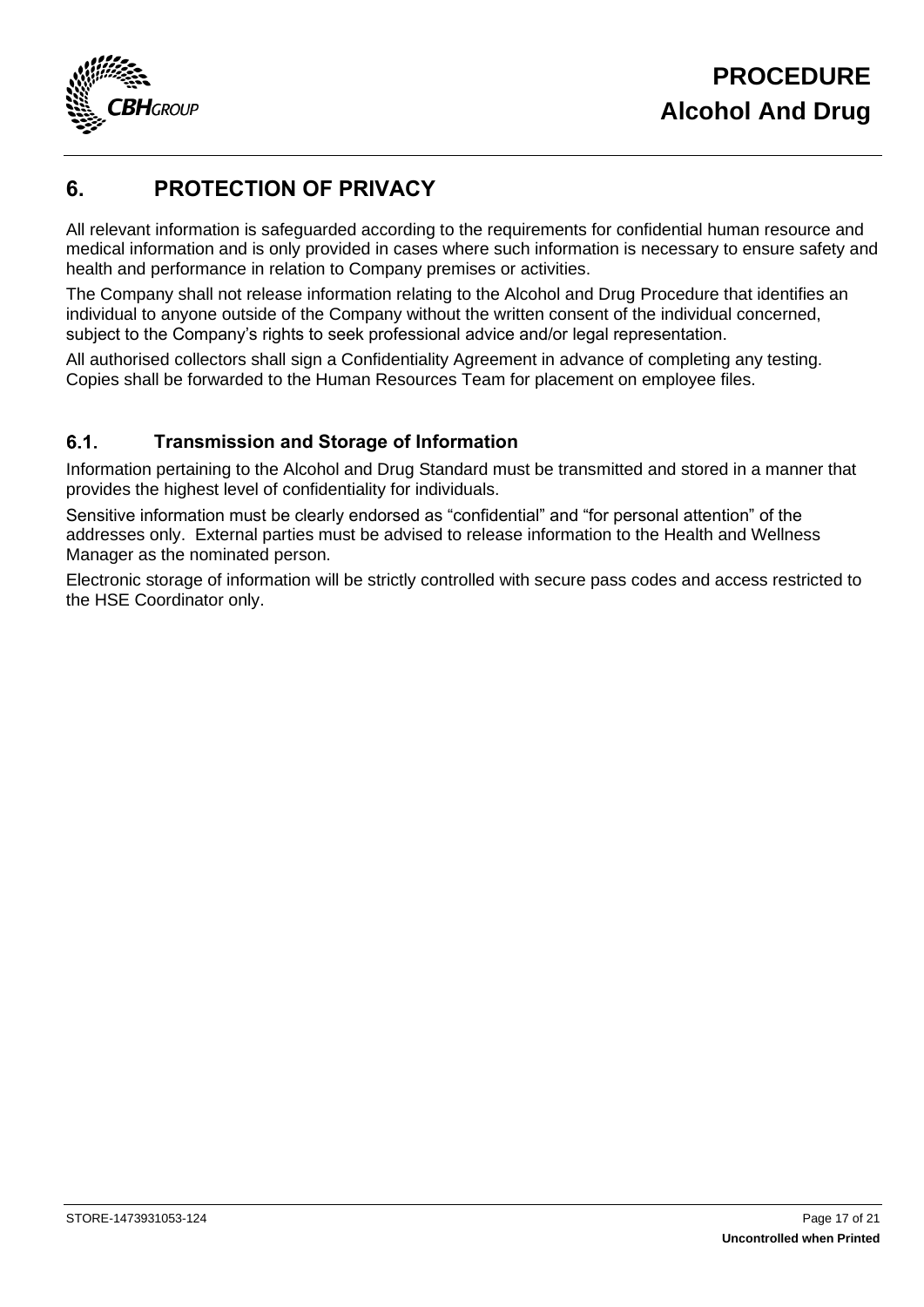

# <span id="page-17-0"></span>**7. RESPONSIBLE USE OF ALCOHOL**

#### $7.1$ **Company Functions**

Managers shall ensure that functions sponsored by the Company or held on Company premises involve a responsible approach to the serving of alcohol.

This will include and not be limited to the following:

- Ensuring the prominent availability of alcohol free and low alcohol drinks and limiting the availability of spirits and other high alcohol content drinks.
- **Providing appropriate food to be consumed with drinks (e.g. non-salty, protein based snacks).**
- **■** Instructing those serving drinks to use moderate amounts of liquor in mixed drinks, monitor consumption and cease serving to an individual who is clearly affected by alcohol.
- Ending the provision of alcohol in a reasonable period prior to the end of the function.
- Providing suitable transport (i.e. cab charge vouchers or similar) to avoid the potential for individuals to take risks while potentially affected by alcohol.

#### $7.2.$ **Company Owned Residential Property**

Alcohol is permitted on Company owned residential property or accommodation units that constitute an individual's private accommodation while they are based at that particular location.

To monitor compliance, the Company reserves the right to conduct searches, inspections and tests on Company premises in accordance with applicable law and without prior notice. The search areas can include but are not limited to clothing, personal effects, lockers, toolboxes, baggage, vehicles, and living quarters of any person on Company property.

If it is intended to conduct such a search the individual/s concerned shall be informed of the reason and be allowed to have another person present. The Manager conducting the search should request another individual to be present as a witness and all details must be fully documented.

Prior to any search, the individual impacted should be advised of the nature of the search. Individuals should be asked whether they have anything in their possession that may present a danger to the searchers before the search commences.

Where any individual in the workplace refuses to submit to a search, inspection or test the incident shall be referred to the local authorities. Where any employee is found to be in possession of an unlawful substance they shall be subject to disciplinary action which may include termination of employment. Any individual in the workplace found to be in possession of an unlawful substance shall not be permitted to perform work for or with the Company or to enter or remain on Company premises.

The possession, cultivation, distribution, sale, purchase or consumption of unlawful substances on Company owned residential property or while otherwise on Company business shall be considered a criminal matter and be referred to the appropriate authorities.

Any suspected "Unlawful" or "Lawful Substances" found during a search may be surrendered to the appropriate law enforcement agency.

#### $7.3$ **Client Sites and Other Locations**

CBH employees on other client's sites must abide by the Company standard and cooperate with the requirements of the client's drug and alcohol policy and procedures if that is of a higher standard.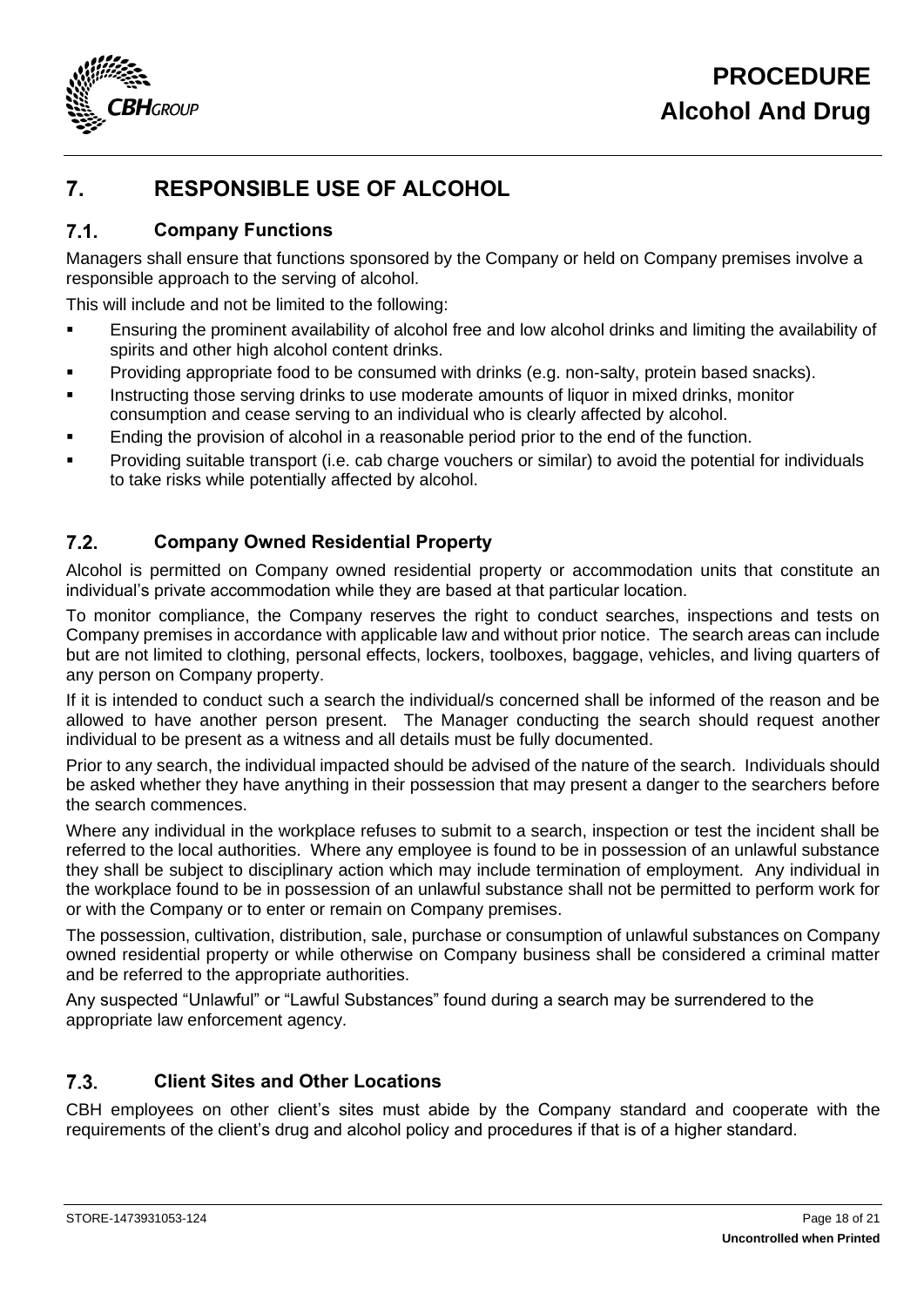

In the event of an employee testing positive in these circumstances or being found in possession of a prohibited item, the employee must immediately contact their Manager who will undertake to arrange for the employee to be either transported home safely or if they are working remotely, returned safely to their temporary place of residence.

The employee's Manager must immediately contact Human Resources to seek guidance regarding appropriate action to take.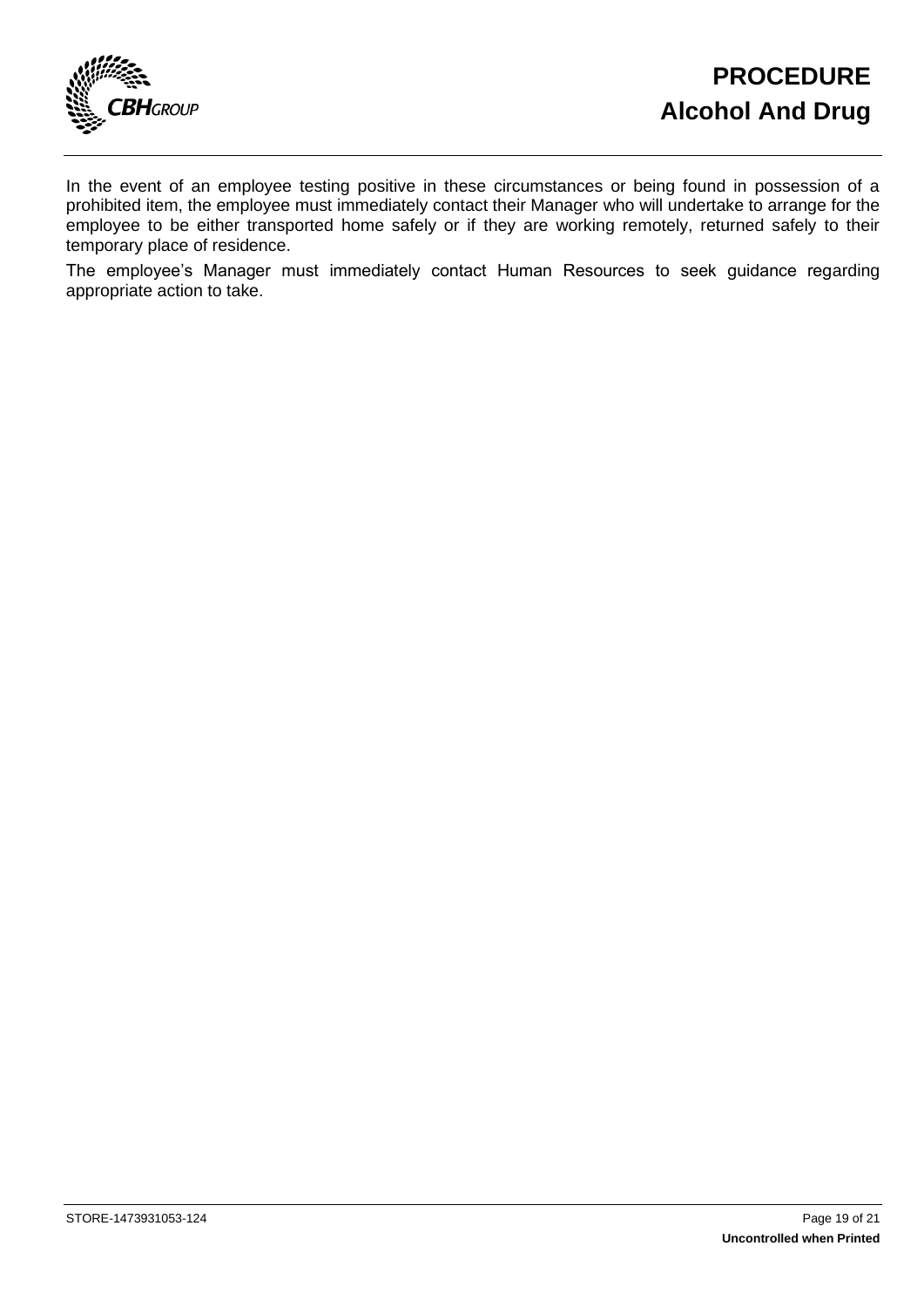

### <span id="page-19-0"></span>**8. EMPLOYEE ASSISTANCE AND REHABILITATION PROGRAMS**

#### $8.1.$ **Employee Assistance Program**

At the CBH Group, our employees are our greatest asset. We support the health and wellbeing of our workforce to enable employees to be productive and successful on the job.

To help employees with personal problems that may interfere with their work, the Company provides an Employee Assistance Program (EAP).

The EAP is available confidentially to all individuals who may have alcohol and drug related problems.

- **EXEDENT An employee who has a substance abuse problem, and voluntarily comes forward to seek help, shall** be eligible for initial rehabilitation treatment without risk of termination, unless there are other behavioural, performance or misconduct issues.
- Employees who advise the Company of such an issue through their Manager or Human Resources shall be referred to the EAP for assistance, via a workplace referral (ie, CBH will contact the EAP to arrange a consultation). Individuals shall be immediately placed on paid leave (or in the event they do not any paid leave, suitable unpaid leave) pending initial recommendation from the EAP service.
- Any employee's participation in the EAP shall also require the consent of the employee for releasing any and all EAP records to the Company personnel for the purpose of managing the case for treatment and aftercare monitoring.
- Where an employee has voluntarily come forward for assistance and been referred to the EAP service, a fitness for work test will be required prior to the employee returning to work.

#### $82$ **Education and Awareness**

Information shall be provided to all individuals regarding this procedure.

Through workplace education, it is important to develop a workplace culture in which employees are prepared to encourage each other to work safely. Workplace education can also play an important role in preventing or minimising the risk of hazards associated with alcohol and drugs.

Education shall be presented in the form of posters, leaflets, newsletters and meetings, or through presentations by appropriate parties such as medical experts. Regular awareness campaigns will be run throughout the organisation.